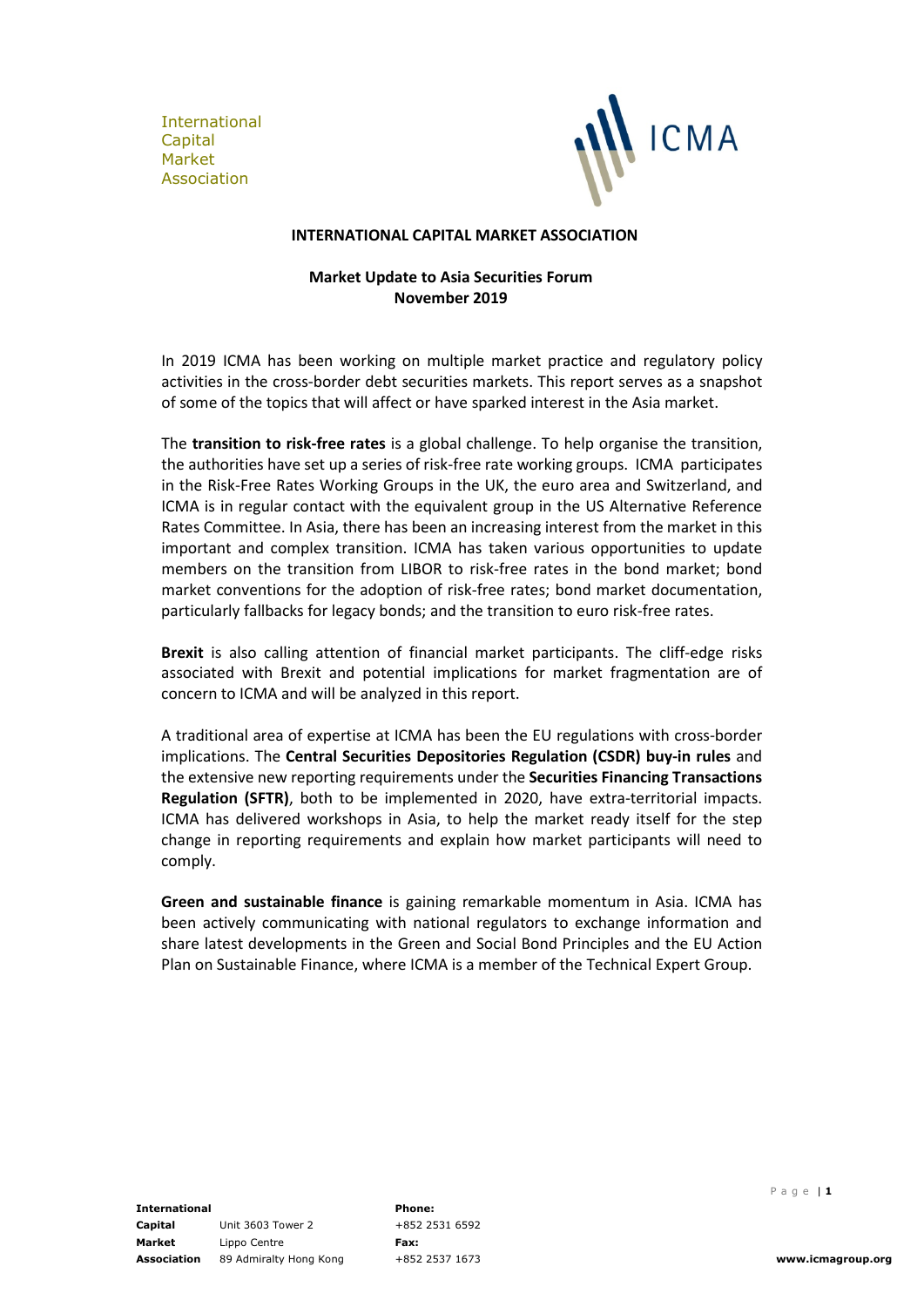# **1. Transition to risk-free rates**

## **Background**

In July 2017, Andrew Bailey, the Chief Executive of the FCA which regulates LIBOR, said that the FCA would no longer intend to persuade or compel banks to submit contributions for LIBOR after the end of 2021, and the authorities want financial markets to transition away from LIBOR and the other IBORs to near risk-free rates. In all the main jurisdictions, the chosen risk-free rates are overnight rates: ie SONIA in the UK; SOFR in the US; €STR in the euro area; SARON in Switzerland; and TONA in Japan.

A common objective is to make risk-free rates as robust as possible, with robustness measured primarily by the volume of underlying observable transactions. For example, in the first quarter of 2019, there were on average only 9 deposits a day underpinning six-month sterling LIBOR, with a total daily value of £81 million. SONIA is underpinned by transactions worth about £40 billion a day.

# Adoption of overnight rates

In the bond market, considerable progress has already been made with adoption of SONIA in new public issues of FRNs over the past year:

- £32 billion has been issued in total, of which £25 billion has been issued this year.
- There have been 63 new FRN transactions referencing SONIA in total of which 51 have been completed this year.
- There has been a wide range of SSA, bank and building society issuers, and the first corporate issuer – BMW Finance – in the past few weeks;
- and over 180 investors.

As a result, new public issues of FRNs referencing sterling LIBOR maturing beyond the end of 2021 have all but ceased.

The market in securitisations referencing SONIA has also made a good start with 16 distributed deals amounting to over £7 billion in total.

## Market conventions

The same market conventions have been used in all bond market transactions referencing SONIA so far: overnight SONIA compounded daily in arrear for the relevant interest period. This requires observing SONIA on a daily basis over a period corresponding to an interest period, and compounding it over that period, with the margin for the interest period added to the compounded SONIA rate for the same period. The period over which SONIA is observed begins typically 5 London Banking Days before the relevant interest payment date and ends typically 5 London Banking Days before the next following interest payment date.

Overnight SOFR has been used in the US FRN market. But simple averaging, rather than compounding, has been used in the SOFR market; and different mechanisms have been used in the SOFR market for interest accrual periods. Predominantly, the lock-out mechanism has been used, which operates such that interest is fixed for the last few (typically, 4) days of the interest period at the previous day'srate. That fixed rate isthen applied for the final 4 days of the interest period with the actual rate for those last 4 days being entirely disregarded and not rolled-over to the next accrual period.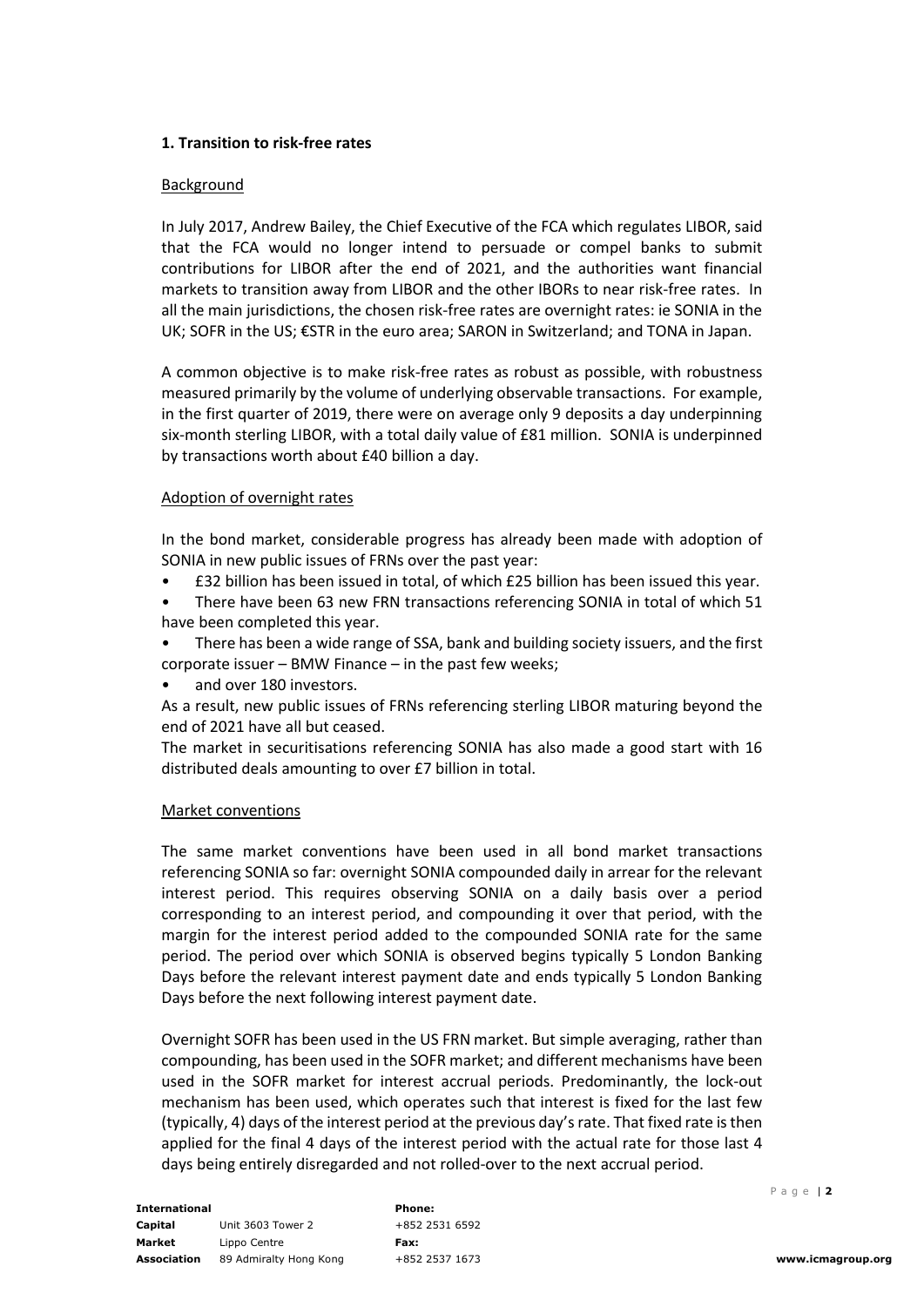Also, some recent SOFR-linked FRNs have used compounded SOFR with a 5 day lag, one has used compounded SOFR with a 2 day lag and others have used another mechanism, where interest is paid 2 days after the end of the interest period.

While there appears to be a basis for consistent conventions across SONIA products based on existing conventions, further work could be done to achieve the call for alignment across jurisdictions.

In the Eurobond market, the majority of the new SONIA issuances have been issued off debt issuance platforms which have been updated to include the infrastructure for the issuance of the new risk free rate products. A handful of issuers have started to incorporate provisions which are flexible enough to allow for issuance of bonds referencing other RFRs, such as SOFR.

### Fallbacks

Market participants should prepare for the potential nonexistence of LIBOR after 2021. From ICMA's point of view, the best solution is not to issue new bonds linked to LIBOR. But if LIBOR is unavoidable or preferred in new issuances, then robust fallbacks to riskfree rates in these new issuances are recommended.

Since new public issues of sterling FRNs are already referencing SONIA, rather than LIBOR, there is no longer a need for fallbacks from sterling LIBOR to SONIA in new bond market documentation. In the US dollar FRN market, we have seen significant new issuance directly linked to SOFR. However, we are still of course in parallel seeing new issuance in USD LIBOR. For the USD LIBOR market, the ARRC (Alternative Reference Rates Committee) has produced fallback language for new USD LIBOR FRN contracts. The language recommended by the ARRC is applicable only to new USD denominated FRNs.

In the European market, we have generally seen more "currency and benchmark agnostic" fallbacks – meaning that the legal language for the fallback does not refer to a specific new risk free rate. Instead, it typically envisages the issuer appointing an independent adviser to select (or to advise the issuer in the selection of) an alternative or replacement rate and an adjustment spread to be applied to such rate, in each case, on the basis of: any recommendations made by relevant official bodies or, if no such recommendations have been made, customary market practice.

## Legacy bonds

The adoption of SONIA instead of LIBOR in new bond issues helps to cap the scale of the legacy sterling LIBOR bond problem but does not solve it. Market estimates indicate that legacy bonds referencing LIBOR due to mature beyond the end of 2021 are at least \$864 billion globally: around 80% denominated in US dollars and 9% in sterling. Maturing bonds will reduce the scale of the problem in time, but there is a significant volume of maturities beyond 2030, and some bonds are perpetual, with no maturity date.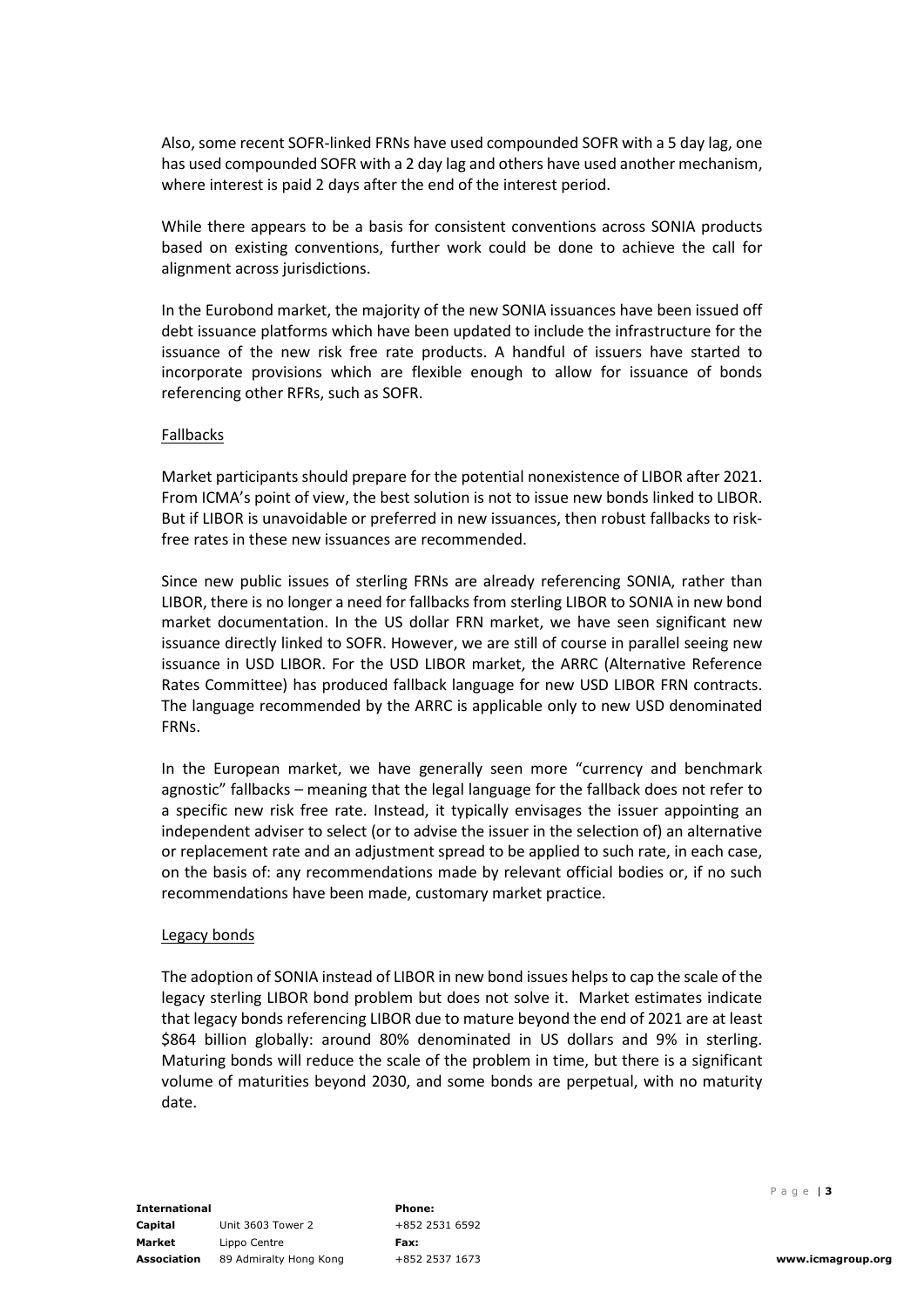Most of these legacy bonds, maturing past 2021 and with no robust fallbacks in place, will fall back to a fixed rate when LIBOR is permanently discontinued. This clearly gives rise to potential commercial and even litigation risks.

One way of addressing the legacy bond problem isto amend the interest rate provisions in bond contracts through consent solicitation. Associated British Ports launched the first example of a consent solicitation involving the replacement of LIBOR by compounded SONIA plus a fixed spread earlier this year. Successful consent solicitations or other liability management exercises – such as bond exchanges or buy-backs – will help to reduce the amount of legacy LIBOR bonds outstanding.

Even so, the use of consent solicitations to transition the whole of the legacy bond market – involving FRNs, covered bonds, capital securities and securitisations – would be a long, complex and costly process and would not necessarily be successful. This is because individual bonds are often held by many investors, and consent thresholds are generally high (and commonly 100% in the US).

Additionally, there is a question of what the interest rate would be amended to: a term rate or an overnight rate, and what credit market adjustment spread to use to address the differences between LIBOR and SONIA.

If and when LIBOR is declared to be no longer representative of its underlying market, LIBOR will no longer be expected to be used for new transactions. But the FCA has stated that "the potential solution of allowing continued publication of LIBOR for use in legacy instruments that do not have mechanisms to remove their dependence on LIBOR could help to prevent otherwise unavoidable disruption in cash markets."

In certain circumstances, the EU Benchmarks Regulation (BMR) may permit continued publication and use of a benchmark to allow for orderly cessation and to avoid frustration of financial contracts. If LIBOR can continue to be used for legacy bonds when it is no longer representative of its underlying market, this will reduce the amount of legacy bonds outstanding by giving them more time to mature.

Th last option is to let the bonds operate according to their terms – and revert to fixed rate – even if this was never the issuers' or investors' intention.

Overall, there are several other issues that need to be considered affecting the transition in the bond market:

- risks of hedging mismatches
- recharacterization risk of capital instruments
- regulatory reporting requirements
- potential misselling or conduct risks

International market awareness of the need to prepare for the transition to risk-free rates is crucial for this global challenge. Awareness of not only market firms, but also their clients, is called for. The authorities themselves are playing a major role in raising market awareness: e.g. through public speeches, events and their supervisory role. ICMA and other trade associations play a complementary role in raising market awareness among their members and in the market: e.g. through published articles, conference calls and events.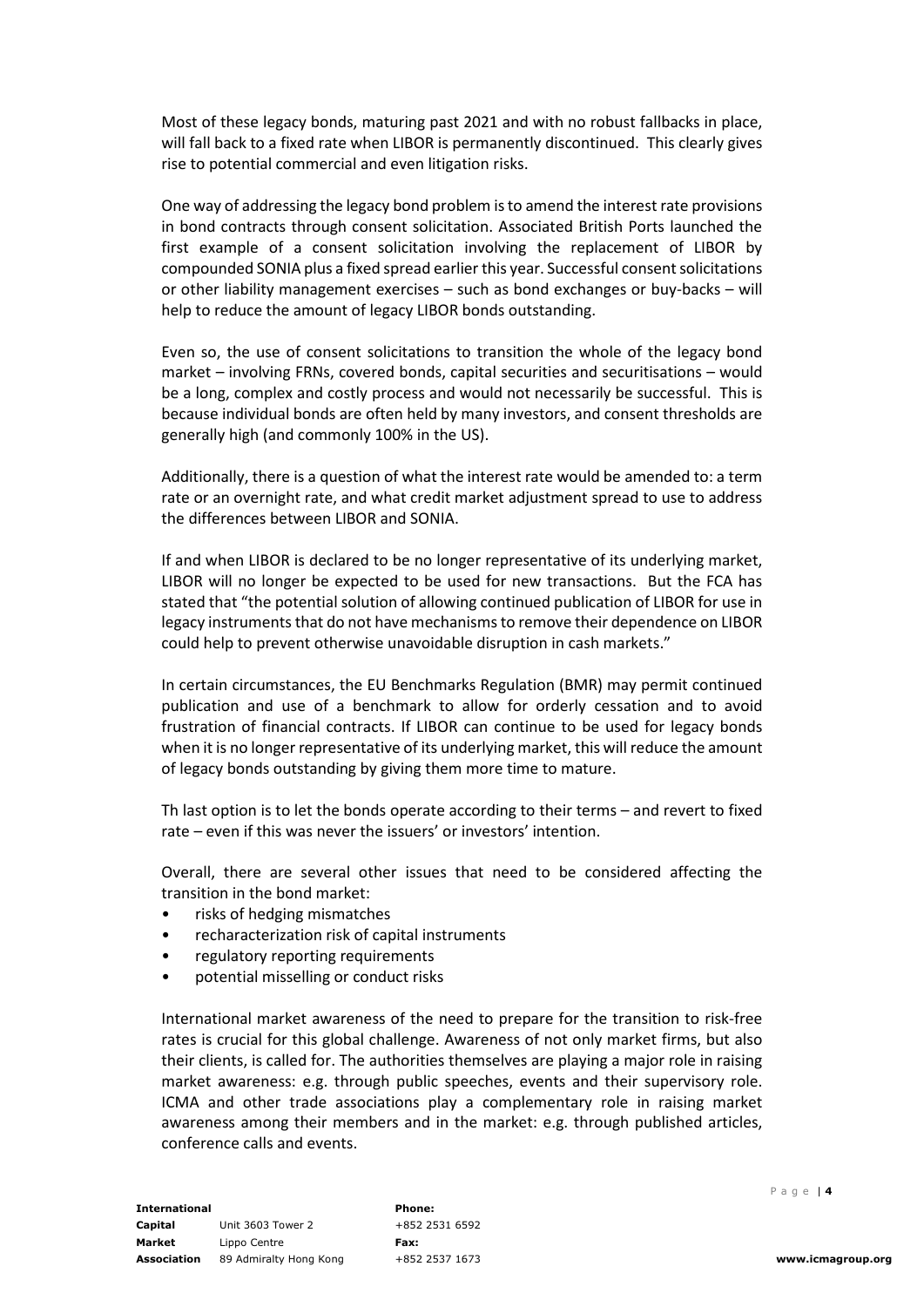# **2. Brexit and capital market fragmentation**

*Please note that the update on Brexit below reflects the situation as of the end of September 2019 and may not reflect more recent developments. Further updates will be available on the Brexit webpage of the ICMA website.*

[https://www.icmagroup.org/Regulatory-Policy-and-Market-Practice/brexit](https://www.icmagroup.org/Regulatory-Policy-and-Market-Practice/brexit-implications-for-icma-members-of-the-uk-vote-to-leave-the-eu/)[implications-for-icma-members-of-the-uk-vote-to-leave-the-eu/](https://www.icmagroup.org/Regulatory-Policy-and-Market-Practice/brexit-implications-for-icma-members-of-the-uk-vote-to-leave-the-eu/)

There appear to be three possible outcomes on Brexit by 31 October 2019: either (i) the UK leaves the EU with a deal with the EU27 by 31 October; or (ii) the UK leaves by the same date without a deal; or (iii) there is a further extension of Article 50. In the absence of agreement on a deal by 31 October, or agreement on a further extension of Article 50, the default position is for the UK to leave the EU on 31 October without a deal.

# Cliff-edge risks arising from Brexit

Current British Government policy is still to leave the EU Single Market in financial services when the UK leaves the EU. If the UK leaves the EU Single Market, the EU Single Market will become two separate markets when passporting rights between the EU27 and the UK cease: either on Brexit, if there is no deal; or at the end of the transition period after Brexit, if there is a deal. The end of the transition period specified in the Withdrawal Agreement is the end of 2020. Following the delay in Brexit from 29 March to 31 October, there is a case for extending the transition period, which could be extended until the end of 2022, if both sides agree.

When passporting rights cease, cliff-edge risks between the UK and the EU27 markets will arise as a result of restrictions on market access. The UK is proposing to address these cliff-edge risks through a Temporary Permissions Regime (TPR), which has been extended to the end of 2020, but there is no equivalent of the TPR in the EU27. While the authorities in the UK and the EU27 have made progress in addressing cliff-edge risks case by case, there are still unresolved issues, and potential gaps, and in some cases the equivalence decisions made by the EU27 are conditional and temporary, with short deadlines before they lapse. On 5 August, the European Commission stated that it would provide no further help relating to a no-deal Brexit beyond the contingency measures already agreed, and no guarantee that these contingency measures would be extended, despite the short deadlines. (See Box A.)

Legislative preparations in the UK for Brexit also need to be completed. The UK authorities' objective is to onshore all EU legislation into law in the UK on Brexit. If a Withdrawal Agreement is reached between the EU27 and the UK, the British Government will need to secure the passage of a Withdrawal Agreement Implementation Bill to enable the Withdrawal Agreement to be ratified in the UK, and the European Parliament will need to approve the deal in the EU27. In the event of a no-deal Brexit on 31 October, it appears that there is still some outstanding legislation that needs to be approved by Parliament before 3[1](#page-4-0) October; $<sup>1</sup>$  and it is not yet clear</sup>

<span id="page-4-0"></span> $1$  "We [the FCA] have been working closely with the Treasury and the Bank of England to make sure that EU financial services legislation is effectively on-shored by exit date. To date, over 50 statutory instruments have been made to achieve this. This Is most of what needs to be done on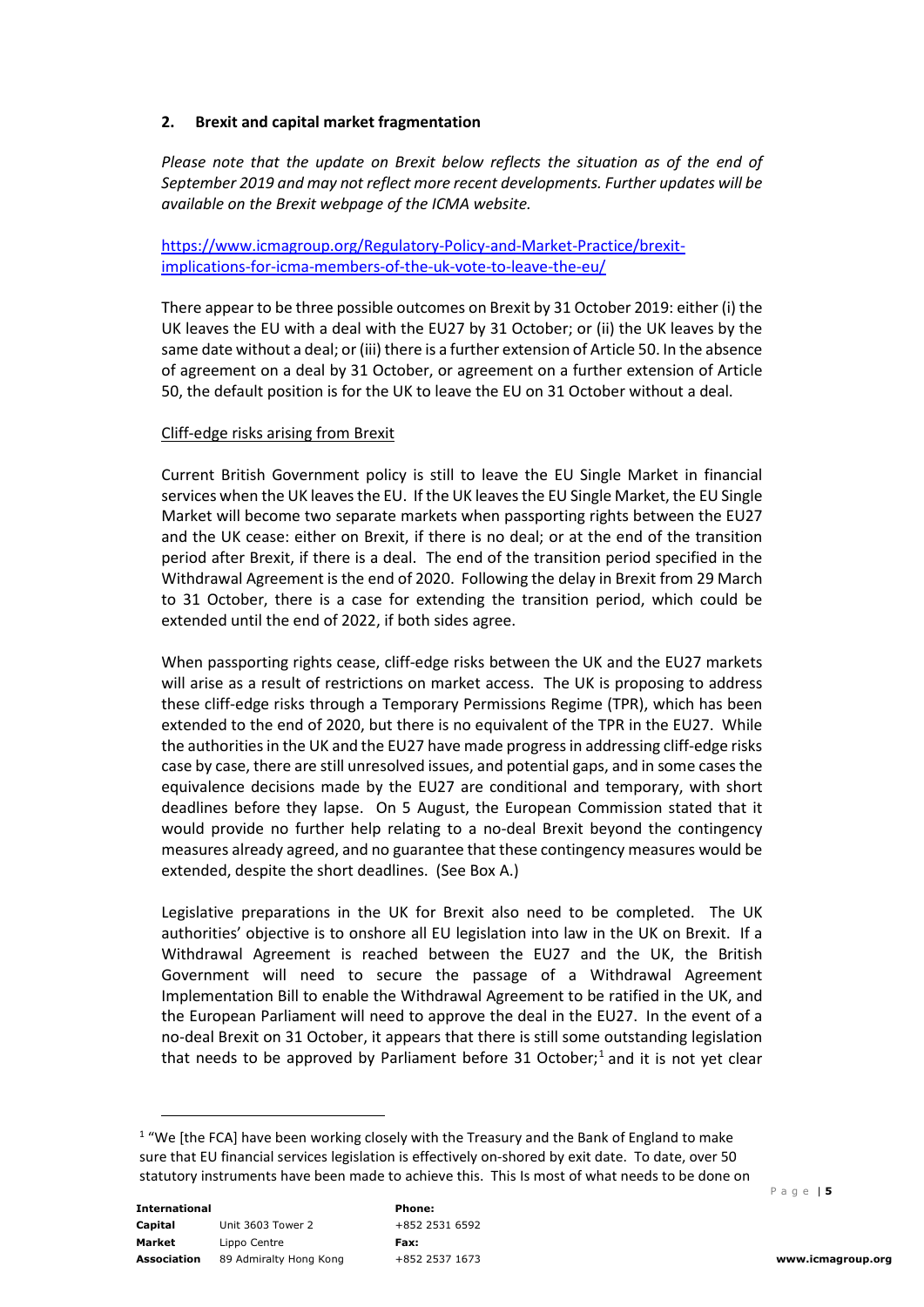whether and to what extent "in flight" EU legislation will continue to be taken into law in the UK after Brexit, in the event of no deal.

## **Addressing cliff-edge risks on a no-deal Brexit**

ICMA's understanding of the current position on addressing cliff-edge risks in capital markets in the event of a no-deal Brexit can be summarised as follows:<sup>[2](#page-5-0)</sup>

*Memoranda of Understanding:* The UK authorities have concluded new cooperation agreements with the EU markets, insurance and banking authorities, which will take effect in the event of a no-deal Brexit. These MOUs provide a framework for the sharing of confidential information, which will assist in carrying out functions; allow UK or EUbased firms to delegate or outsource certain activities to firms based in the other jurisdictions; and support future market access and equivalence decisions.

*Banking:* The British Government has legislated to ensure that UK households and businesses can continue to be served by EU-based banks after Brexit. EU authorities have not taken similar action. As a result, major UK-based banks are transferring their EU clients to subsidiaries in the EU so that they can keep providing services to them. The Bank of England reports that all material subsidiaries are now authorised, fully operational and trading, but that some operational risks remain, including if many clients seek to migrate to EU entities at the last minute, which could amplify any other disruption in the market.

*OTC derivatives (cleared):* The British Government has legislated to ensure that UK businesses can continue to use clearing services provided by EU-based clearing houses for three years from Brexit. The European Commission has provided a temporary and conditional equivalence decision for UK CCPs. ESMA has subsequently announced the recognition of three UK CCPs until end-March 2020 in a no-deal Brexit and agreed the cooperation arrangements to support this with the Bank of England. Without greater clarity on the regulatory status of UK CCPs after this date, the contracts that EU members clear with UK CCPs will need to be closed out or transferred by then. This process would need to begin by the end of 2019 and would impose significant costs on EU firms as well as potentially straining market capacity. Further action may therefore be necessary to prevent this. Ultimately, the best solution in the view of the UK authorities is for the EU to grant permanent recognition to UK CCPs.

*OTC derivatives (uncleared):* The British Government has legislated to ensure that EU banks can continue to perform lifecycle events on contracts they have with UK businesses. The European Commission does not intend to reciprocate in the case of UK-based banks' contracts with EU businesses. The Bank of England reports that most EU27 Member States with material uncleared derivatives activity have implemented legislative measures which seek to address this risk at national level, but the scope and

this front – only a small number of SIs remain outstanding.": Andrew Bailey, Chief Executive of the FCA, *Preparing for Brexit in Financial Services: the State of Play:* Bloomberg, 16 September 2019.

<span id="page-5-0"></span><sup>2</sup> Source: Bank of England Financial Stability Report, July 2019; and Andrew Bailey, Chief Executive of the FCA, *Preparing for Brexit in Financial Services: the State of Play:* Bloomberg, 16 September 2019.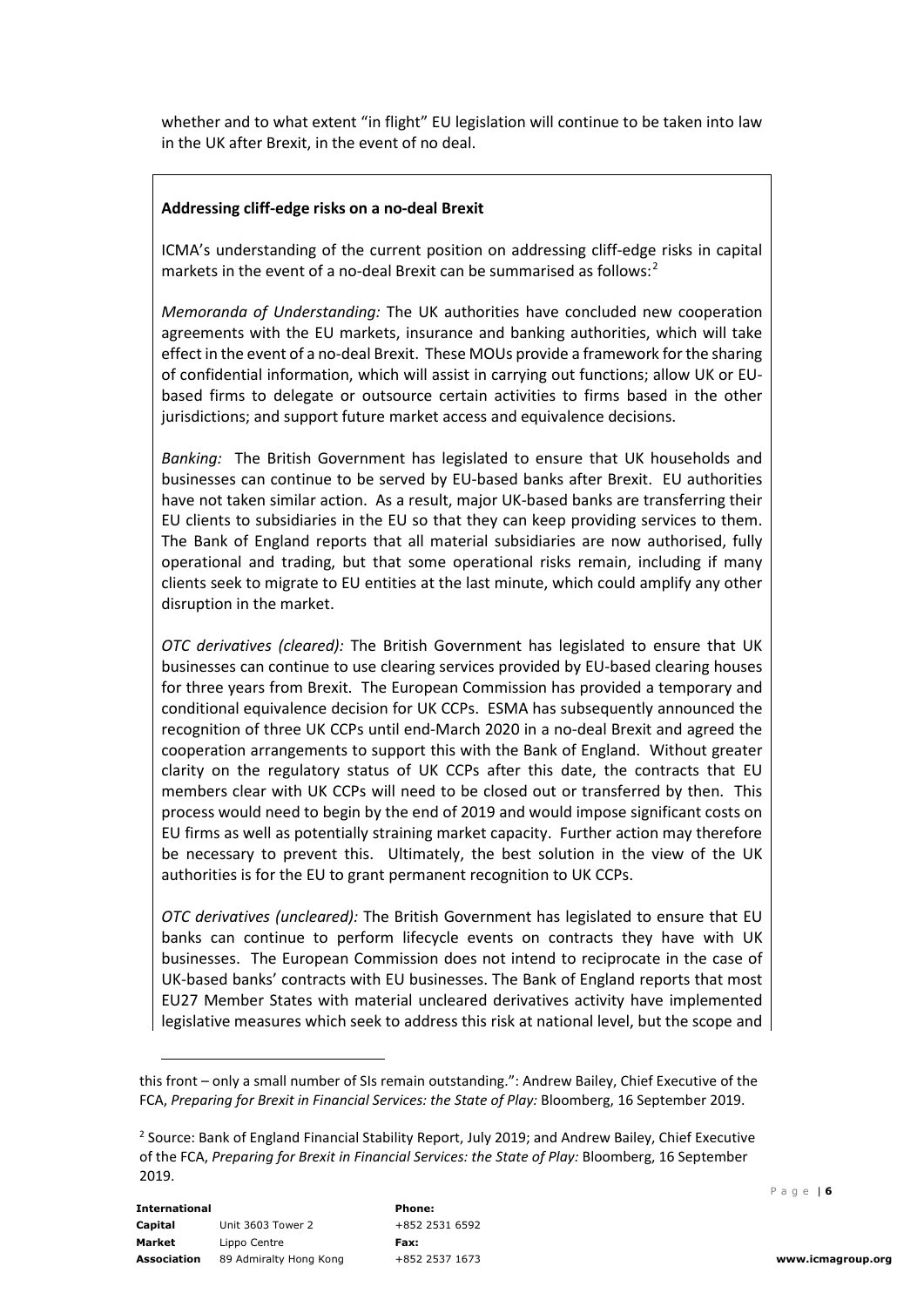effectiveness of these measures will vary between jurisdictions: there is particular uncertainty about half of the notional value of outstanding contracts.

*Ability of EEA firms to trade on UK trading venues:* The EU's Trading Obligations require EU investment firms to trade EU-listed or traded shares, and some classes of OTC derivative, on EU trading venues. The UK will also have reciprocal trading obligations when it leaves the EU.

*Asset management:* The cooperation agreements agreed between the FCA and EU NCAs enable EU asset managers to delegate the management of their assets to the UK after Brexit. The British Government has legislated for EU asset management firms to continue operating and marketing in the UK after Brexit. To continue to operate in the EU, the Bank of England reports that the largest UK asset managers have completed their establishment of EU authorised management companies.

*Insurance contracts:* The British Government has legislated to ensure that the insurance policies that UK households and businesses have with EU insurance companies can continue to be serviced after Brexit. The Bank of England reports that UK insurance companies continue to make good progress in restructuring their business in order to service EU liabilities after Brexit.

*Increased prudential requirements:* EU regulations subject EU banks' and insurance companies' non-EU exposures to stricter capital and liquidity requirements, as well as imposing some restrictions on holdings of non-EU assets. UK legislation is aligned with EU rules. Secondary legislation passed in the UK allows regulators to delay the impact for UK firms.

*Personal data:* The British Government has legislated to continue to allow the free flow of personal data from the UK to the EU. The European Commission has indicated that it does not intend to take similar action to ensure the free flow of personal data from the EU to the UK in a no-deal Brexit. There are risks in the event of disruption to crossborder flows of personal data from Brexit day.

*Contract repapering:* Progress on repapering has been gradual. The absence of repapering may have an impact on business in the EU post-Brexit. Several EU Member States have legislated to allow UK firms to continue temporarily to provide certain services in their jurisdiction following a no-deal Brexit. But these access provisions are not EU-wide, and they vary in respect of the activities and durations they cover. There is therefore uncertainty around how some of these provisions will be applied.

#### Regulatory equivalence between the EU27 and the UK after Brexit

Both the EU27 and the UK will have the same rules regulating financial services after Brexit at the outset. So there should in principle be scope for the EU27 and the UK to negotiate regulatory equivalence between them. This is the EU's preferred method of negotiating market access with third countries, which the UK will become when it leaves the EU.

EU equivalence policy has three objectives: (i) reconciling the need for financial stability and investor protection in the EU, on the one hand, with the benefits of maintaining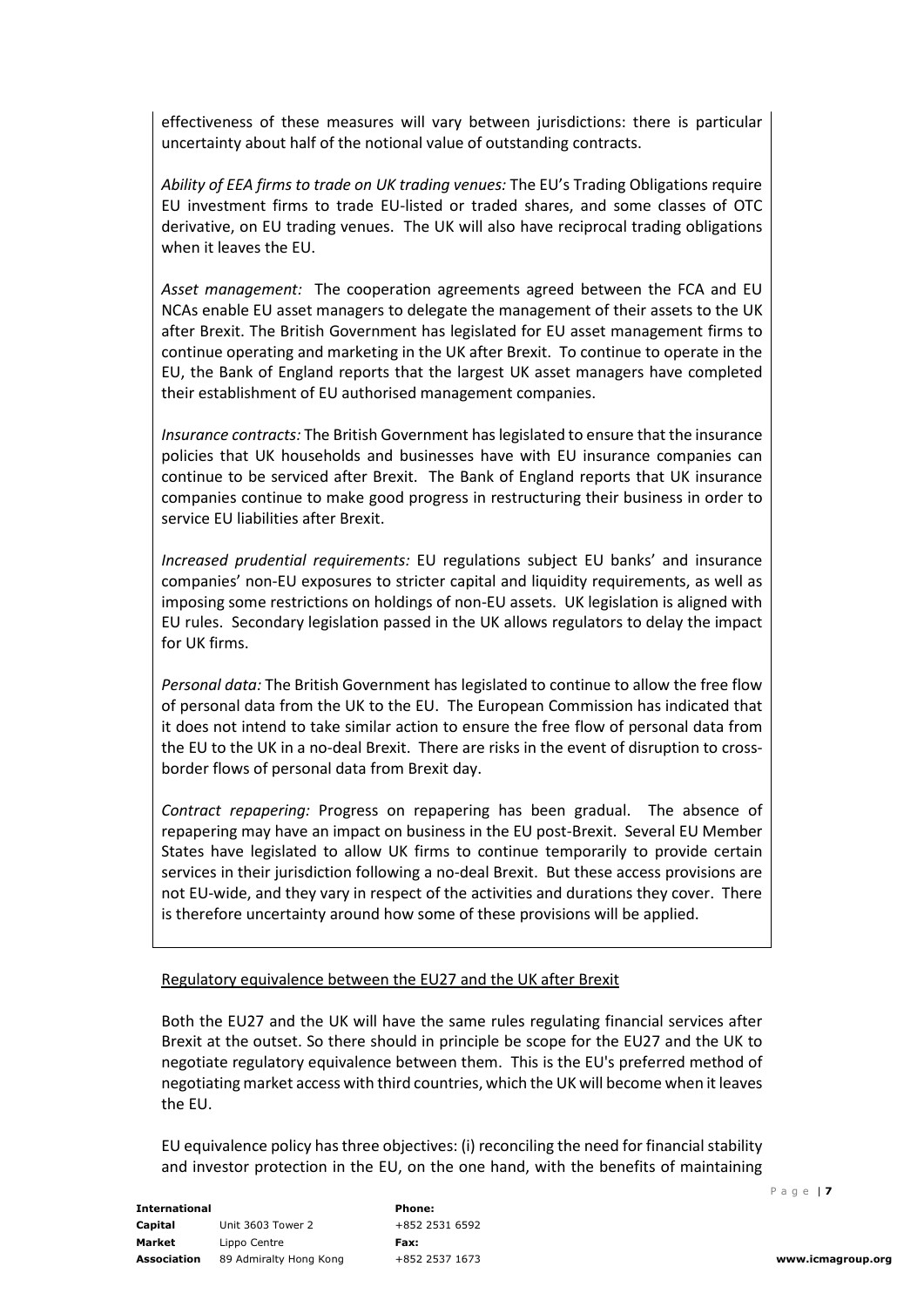open and globally integrated EU financial markets, on the other; (ii) promoting regulatory convergence around international standards; and (iii) establishing or upgrading supervisory cooperation with relevant third-country partners. In some instances, this can enable a coherent prudential regime to apply to EU banks and other financial institutions operating outside the EU, thus lowering the cost of EU firms' investments and exposures in third countries by facilitating capital management in particular. An equivalence decision is a unilateral and discretionary act of the EU, conducted and concluded by the Commission, in accordance with EU priorities and the interests of EU financial markets. Third-country regimes do not need to be identical to the EU framework, but they do need to ensure in full the outcomes as set out in that framework.

### Equivalent outcomes

As London is a global financial centre, the UK does not intend to be a "rule taker" from the EU27 after Brexit.<sup>[3](#page-7-0)</sup> Senior UK officials have emphasised the importance of equivalent outcomes between the EU27 and the UK (eg ensuring financial stability, market integrity<sup>4</sup> and investor protection) rather than the same rules.<sup>[5](#page-7-2)</sup> After Brexit, this approach would enable the UK authorities to seek ways of improving onshored EU legislation in the UK so as to achieve the same outcome as the EU27, but in a way that is more effective in the UK.

It is clear that the European Commission is also concerned to achieve equivalent outcomes.<sup>[6](#page-7-3)</sup> In addition, some EU27 regulators have indicated that new EU rules should be more flexible in future, particularly at Level 1. But even with a greater degree of flexibility, this does not mean that negotiations between the EU27 and the UK on equivalence would be successful without trust and reliance on both sides. And even when EU27 and UK rules are the same, the way in which these rules are supervised is critical to delivering the same outcomes.

There is also a risk that the Commission will withdraw its determination of regulatory equivalence at short notice. That could happen if EU27 and UK rules diverge after Brexit, even though the UK may argue that outcomes remain the same. One key part of the EU approach consists of more frequent monitoring and review of equivalence decisions to detect emerging differences between EU and non-EU frameworks on time.<sup>[7](#page-7-4)</sup> For example:

<span id="page-7-0"></span><sup>&</sup>lt;sup>3</sup> Prime Minister: "When the UK leaves the EU and after any transition period, we will leave the single market and the customs union. Although we will remain committed to world-class environmental, product and labour standards, the laws and regulations to deliver them will potentially diverge from those of the EU: Letter to the President of the European Council, 19 August 2019.

<span id="page-7-1"></span><sup>&</sup>lt;sup>4</sup> Ie "orderly, resilient, transparent and clean markets".

<span id="page-7-2"></span><sup>5</sup> For example, see Andrew Bailey, Chief Executive of the FCA: *The Future of Financial Conduct Regulation,* 23 April 2019.

<span id="page-7-4"></span><span id="page-7-3"></span><sup>6</sup> Stephen Maijoor, Chair of ESMA: "EU equivalence decisions taken in financial markets have been overwhelmingly outcome-based resulting in reliance on home country regulation and supervision.", June 2019.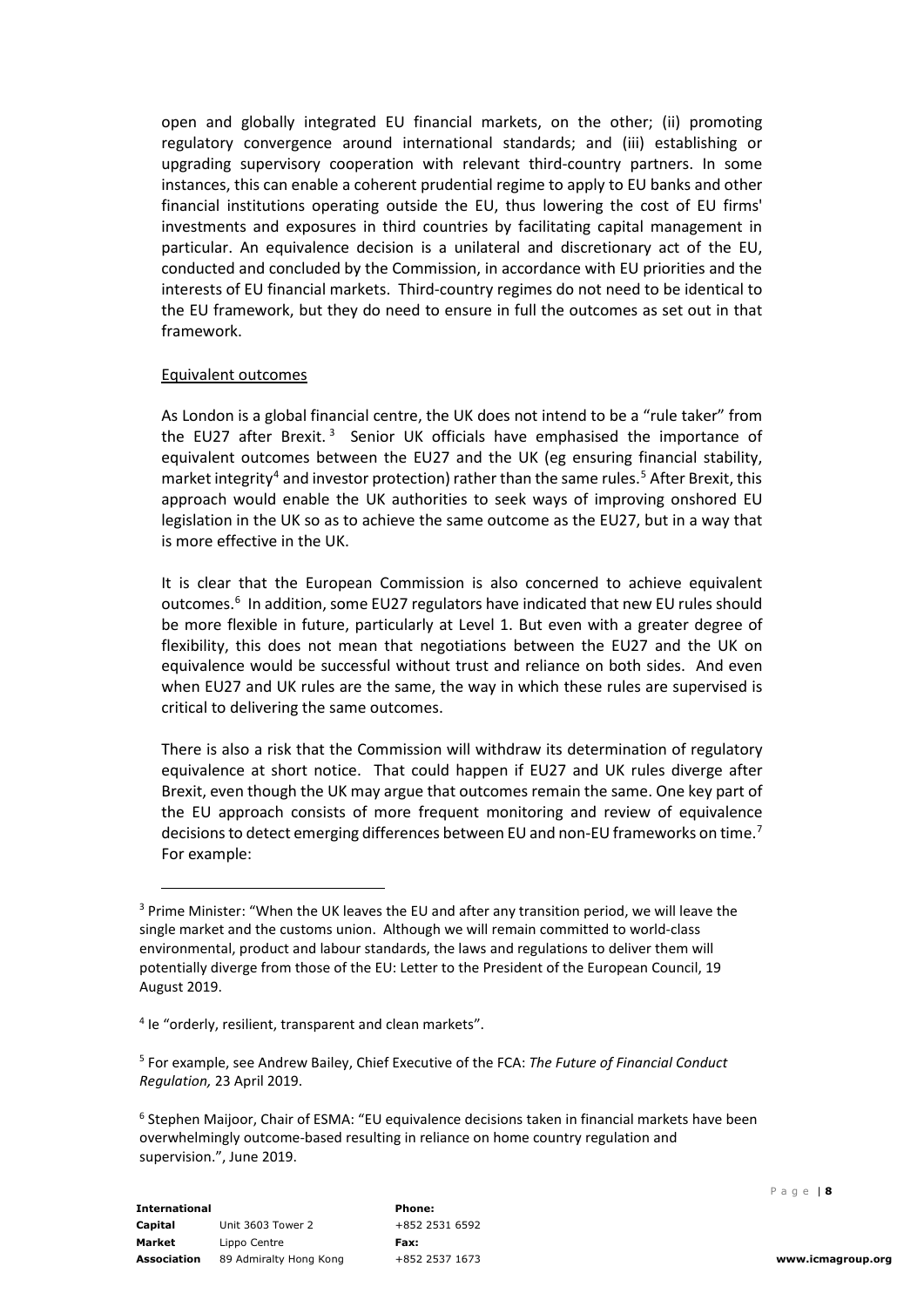- The recent Swiss case on share trading under which the EU allowed the grant of equivalence for trading of Swiss shares in the EU to lapse rather than agree to an extension – is regarded by some market commentators as a potential precedent.
- Another potential precedent is the Commission decision at the end of July that Argentina, Australia, Brazil, Canada and Singapore no longer meet EU standards under the Credit Rating Agencies Regulation, with the result that equivalence has been withdrawn.

The UK will want to ensure that processes for making assessments for reviewing and, if necessary, withdrawing equivalence are predictable and work in in a similar way for both sides, drawing on the experience of other recent cases with third countries.

# Deal or no-deal?

There is a much better prospect of an EU27/UK deal on regulatory equivalence if the EU27 and UK reach a deal on the Withdrawal Agreement with a sufficiently long transitional period thereafter than if there is a no-deal Brexit. While UK and EU27 rules would be virtually identical on Brexit, and both the EU27 and the UK would be in a position to negotiate on equivalence at the outset, a no-deal Brexit would in practice make the question of whether to negotiate into a political issue on both sides. It is not yet clear whether a no-deal Brexit would lead to a political standoff or whether it would swiftly lead to a resumption of negotiations.

 $7$  Stephen Maijoor, FESE Convention, Dublin, 4 June 2019.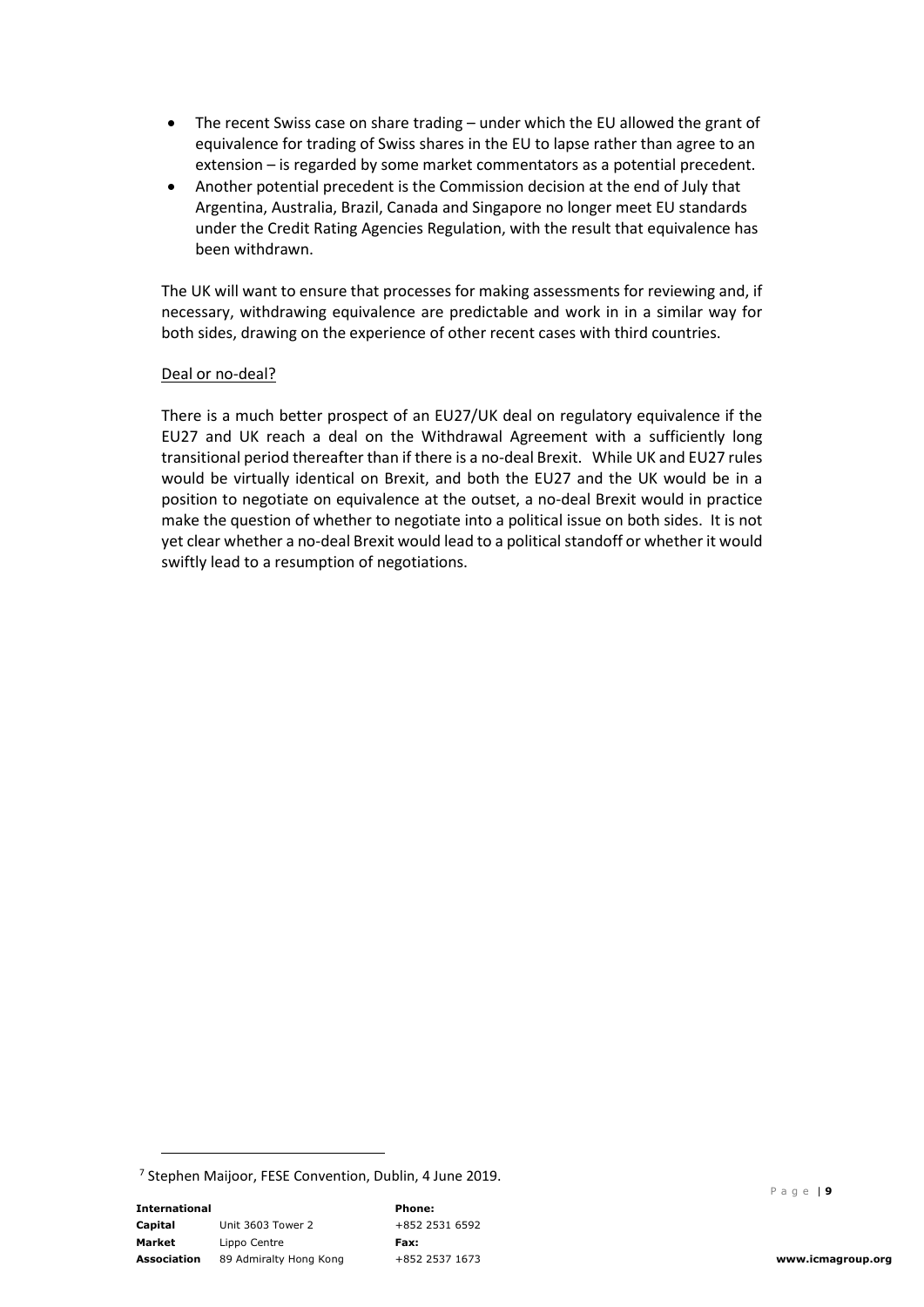### **3. EU regulations: CSDR buy-in rules and SFTR**

### CSDR mandatory buy-ins

From 13 September 2020, the mandatory buy-in rules under the EU Central Securities Depositories Regulation (CSDR) will apply. Entities settling trades on EU/EEA CSDs and ICSDs will legally be required to initiate a buy-in process against any counterparty failing to settle a sell transaction for more than a few days. This legal obligation is intended to apply regardless of the jurisdiction of the trading parties. The intention is to improve settlement discipline by disincentivising settlement fails, effectively transitioning "best effort" delivery markets closer to a "guaranteed delivery" regime.

The Regulation aims to improve settlement discipline by making it compulsory for purchasing parties to initiate a buy-in process against a seller who fails to deliver securities in a timely manner. It is important to note that this legal obligation to buy in a failing counterparty applies directly to the purchasing entity, which in many cases will be the end-investor (such as an asset manager or a pension fund), and not to the custodian bank, settlement agent, or any other intermediary in the settlement chain. The regime also affords little flexibility. Purchasing parties must initiate the buy-in process once a trade has failed for four business days in the case of liquid equities, or seven business days in the case of all other securities (including bonds). Furthermore, the buy-in must be completed (ie initiated, executed, and settled) again within four or seven business days, depending on the underlying security. The regulation allows for the purchasing party on more attempt at the buy-in process before cash compensation becomes obligatory. In the event that the buy-in cannot be executed, the original trade must be cancelled, and a prescribed cash compensation process is triggered. The amount of cash compensation payable is based off a determined market reference price for the underlying security, although it can also be determined by a pre-agreed formula.

Since the Regulation applies to transactions intended to settle on an EU/EEA regulated CSD or ICSD, the extraterritorial scope is likely to be significant. The regulatory technical standards (RTS) provide that all parties in the settlement chain must have contractual arrangements in place that not only require the relevant counterparties to comply with the regulatory obligations of the buy-in, but that also ensure that the Regulation is enforceable in all relevant jurisdictions. Thus an asset manager located in Singapore or Hong Kong, settling trades on an European ICSD, will still be required to buy in a failing counterparty, whoever and wherever they may be.

Buy-in mechanisms in the non-centrally cleared markets are nothing new. Participants in the international bond markets have relied upon the ICMA buy-in rules for decades. The ICMA buy-in rules are part of the ICMA Secondary Market Rules and Recommendations which apply automatically between ICMA members transacting in international securities (ie a security intended to be traded on an international, crossborder basis and capable of settlement through an international central securities depository or its equivalent). The ICMA buy-in rules, however, are a contractual right, not a mandatory obligation, and are designed to protect parties to a transaction in the event of a settlement fail, rather than to penalise them.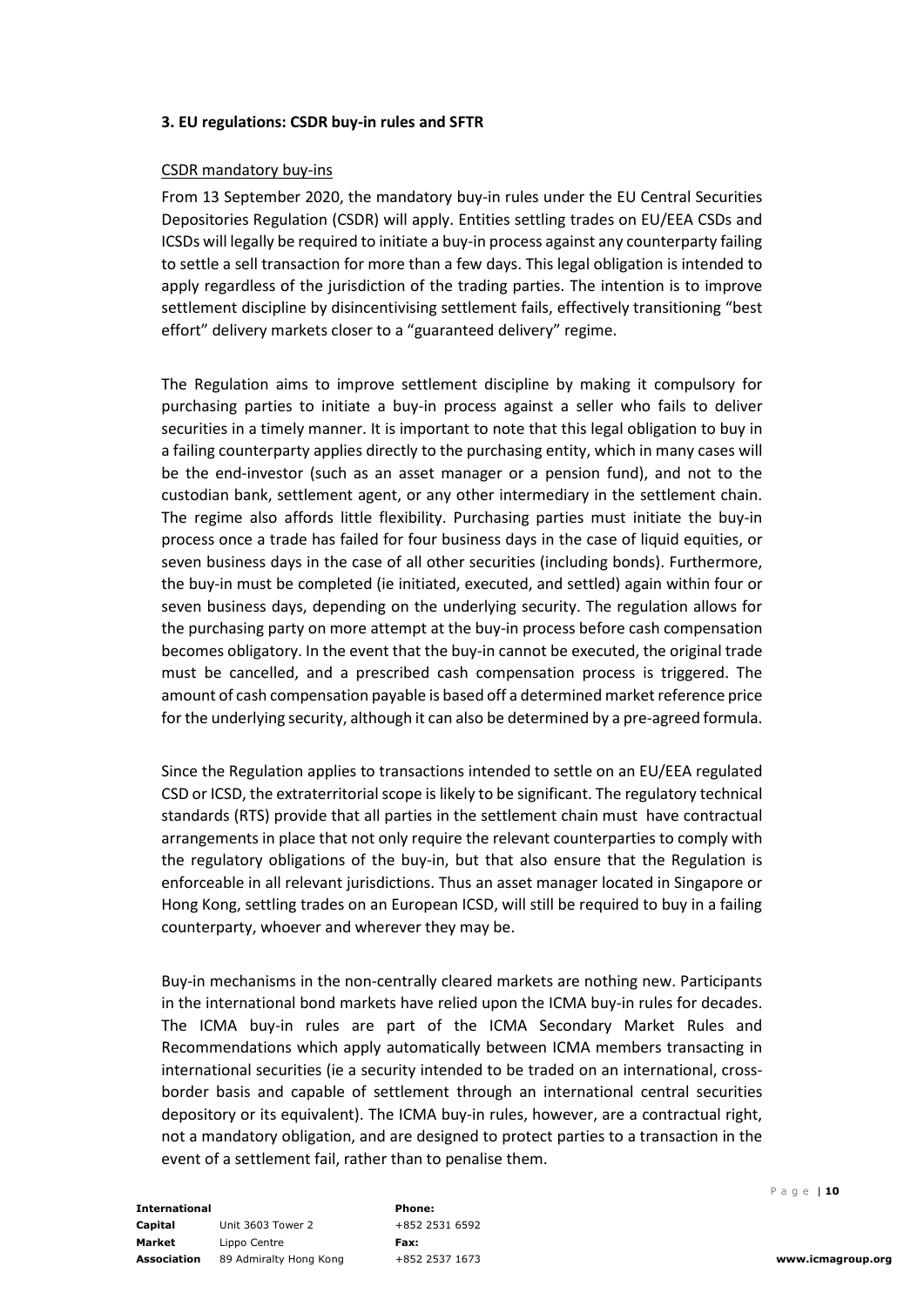ICMA buy-in rules can provide not only a legal framework and market best practice for its implementation, but also mitigating some of the risks created by the new regime, continuing to play a protective role with the introduction of CSDR mandatory buy-ins.

As the implementation date approaches, ICMA remains in ongoing discussions with ESMA and the European Commission with respect to a number of questions:

• *Solving for the buy-in/cash compensation asymmetry:* ICMA is hoping that the asymmetry in the price differential payment process in CSDR, related to both buy-ins and cash compensation, can be "fixed" through contractual arrangements between trading parties (such as by using the ICMA buy-in rules). This will be essential to ensure that both sellers and lenders of securities do not face additional undue risks as the result of what appears to be an error in th[e Level 1 Regulation.](https://eur-lex.europa.eu/legal-content/EN/TXT/PDF/?uri=CELEX:32014R0909&from=EN)

• *Applying the buy-in framework to securities financing transactions (SFTs):* ICMA would expect that open-SFTs (and "open-like" SFTs), are deemed out of scope the mandatory buy-in regime on the basis that either party can effectively terminate such transactions with less than 30 business days' notice (in most cases only one business day is required). ICMA is also recommending that basket SFTs (including triparty and delivery-by-value structures) are also deemed out of scope, even if the transactions are termed for 30 business days or longer. This is on the basis that attempting to buy-in multiple, substitutable securities underlying such transactions is impractical.

• *Finding buy-in agents:* ICMA is concerned that it may be difficult for firms to appoint buy-in agents, particularly within the tight timeframes for buy-ins prescribed by the regulation. Appointing willing buy-in agents is a challenge in today's international bond markets, and this is the reason for ICMA's revision to its buy-in rules in 2017 which allows initiating firms to execute the buy-in (or sell-out) themselves, within specific criteria that protects that failing party. The feedback from ESMA seems to confirm that a buy-in agent must be appointed by the initiating party (in the case of transactions not cleared by a CCP) as part of the buy-in process, and so parties cannot execute the buyin themselves.

• *Utilising pass-ons:* Pass-on mechanisms, such as under the ICMA buy-in rules, allow for a single buy-in to settle an entire failing transaction chain, and are therefore important from both a market efficiency and stability perspective. CSDR does not provide for a pass-on, however the regulatory recitals suggest that pass-ons may be possible. ICMA is currently holding the pen on a cross-industry initiative to design a potential pass-on mechanism to complement CSDR, which will be put to the regulators for consideration.

• *Updating the ICMA buy-in rules:* Once there is some clarity on these and a number of other critical issues related to the application of the CSDR buy-in framework, ICMA will, in consultation with its members, look to update its buy-in rules to provide a contractual framework and market best practice to support compliance with, and implementation of, CSDR.

#### SFTR implementation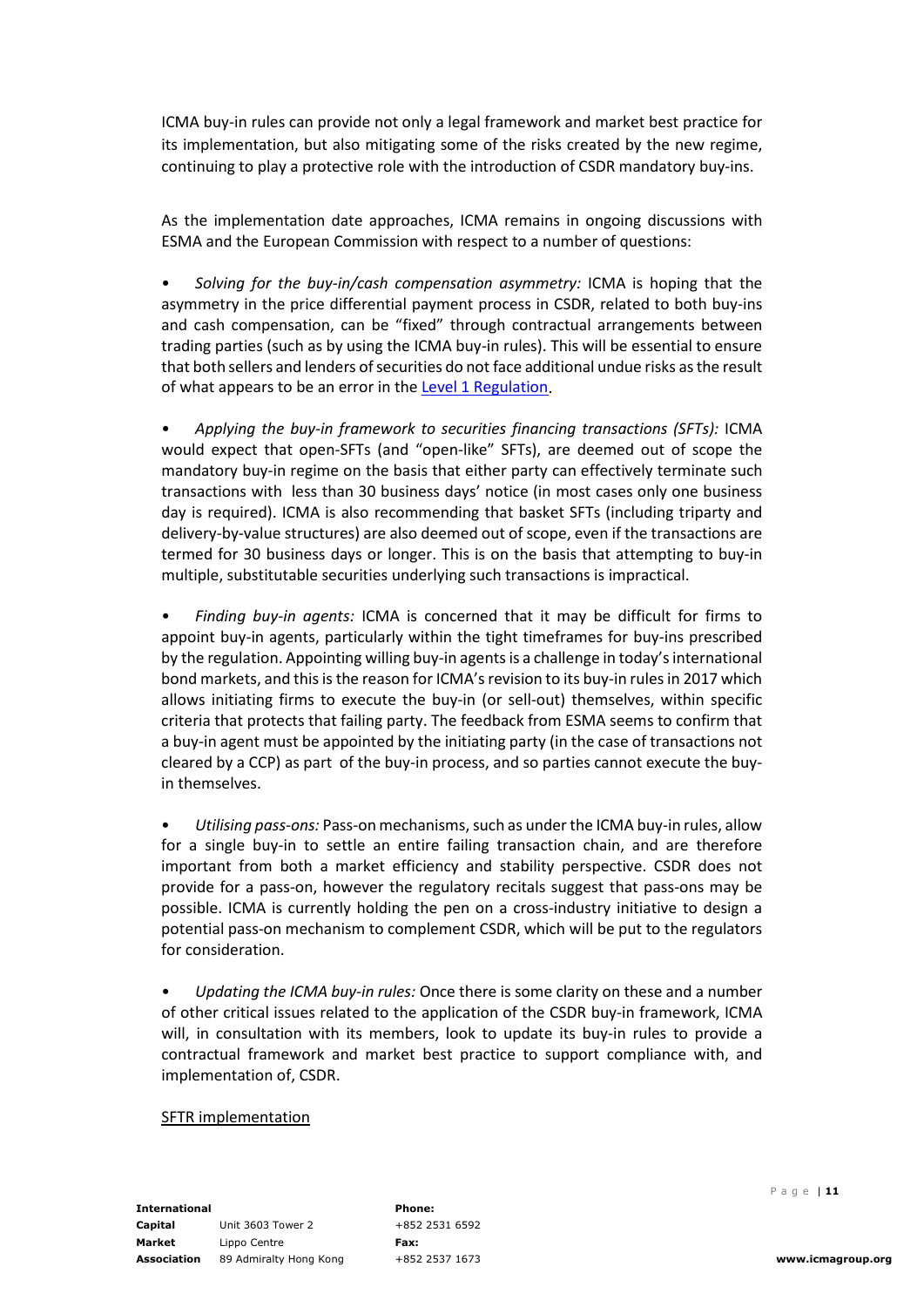The EU Securities Financing Transactions Regulation (SFTR) was proposed in 2014 to foster transparency in repo and other SFT markets in Europe. In order to achieve this, SFTR is set to introduce, among other things, extensive transaction reporting requirements for SFTs. While many of the SFTR provisions already apply today, the reporting regime itself is still being specified in Level 2 technical standards. Reporting is currently expected to go live in April 2020.

By definition in the regulation, the STFs include repo and reverse repo, buy/sell backs, securities lending (and borrowing), commodities lending (and borrowing) and margin lending. The SFTR level 1 text stipulates the following reporting requirements:

• Both counterparties to report the details of all SFTs concluded (as well as any modifications) to a trade repository specifically authorized under SFTR.

• Reporting no later than on the working day following the conclusion (or modification) of the transaction (T+1) except where collateral allocation not available.

- Backloading of trades concluded prior to and still open on the go live date.
- Minimum list of reporting requirements defined in level 1.

These reporting requirements apply to the following entities:

• EU based financial or non-financial counterparties incl. all branches (EU and APAC);

• Third country firms, where SFT "concluded in the course of the operations" of an EU branch;

- Certain public bodies are excluded: Central Banks, DMOs, BIS;
- SFTs with EU Central Banks are exempt from SFTR reporting but captured under MiFIR; and

The reporting obligation may be delegated to a third party --"mandatory delegation" in case of small NFCs (to the counterparty) & AIFs/UCITS (to the fund manager).

In addition, regarding separate collateral reuse requirements, a broader scope applies to third country firms where the "reuse concerns financial instruments provided under a collateral arrangement by a counterparty established in the Union" (or any EU branch).

In 2015, the ICMA ERCC created a dedicated SFTR Task Force. Over the past years the group has grown significantly in size, reflecting the scale of the challenge that SFTR poses to Repo and other SFT markets. The Task Force now includes representatives from over 120 ICMA member firms covering the whole spectrum of the market, including buy-side, sell-side, market infrastructures, but also Trade Repositories and other service providers looking to develop solutions to help reporting firms comply with SFTR. The main objective of the ERCC SFTR Task Force is to develop a common understanding of the requirements and to develop market best practices in relation to SFTR reporting to complement guidance provided by regulators. The work is undertaken in close collaboration with other trade associations and the relevant regulators, in particular ESMA.

Following the finalisation of the SFTR technical standards earlier this year, ESMA is now fully focused on important additional implementation guidance that they are mandated to provide, the so-called level 3 measures. This includes detailed Reporting Guidelines and Q&As. On 27 May, ESMA published a first draft of the Guidelines for [public](https://www.esma.europa.eu/press-news/consultations/consultation-guidelines-reporting-under-articles-4-and-12-sftr)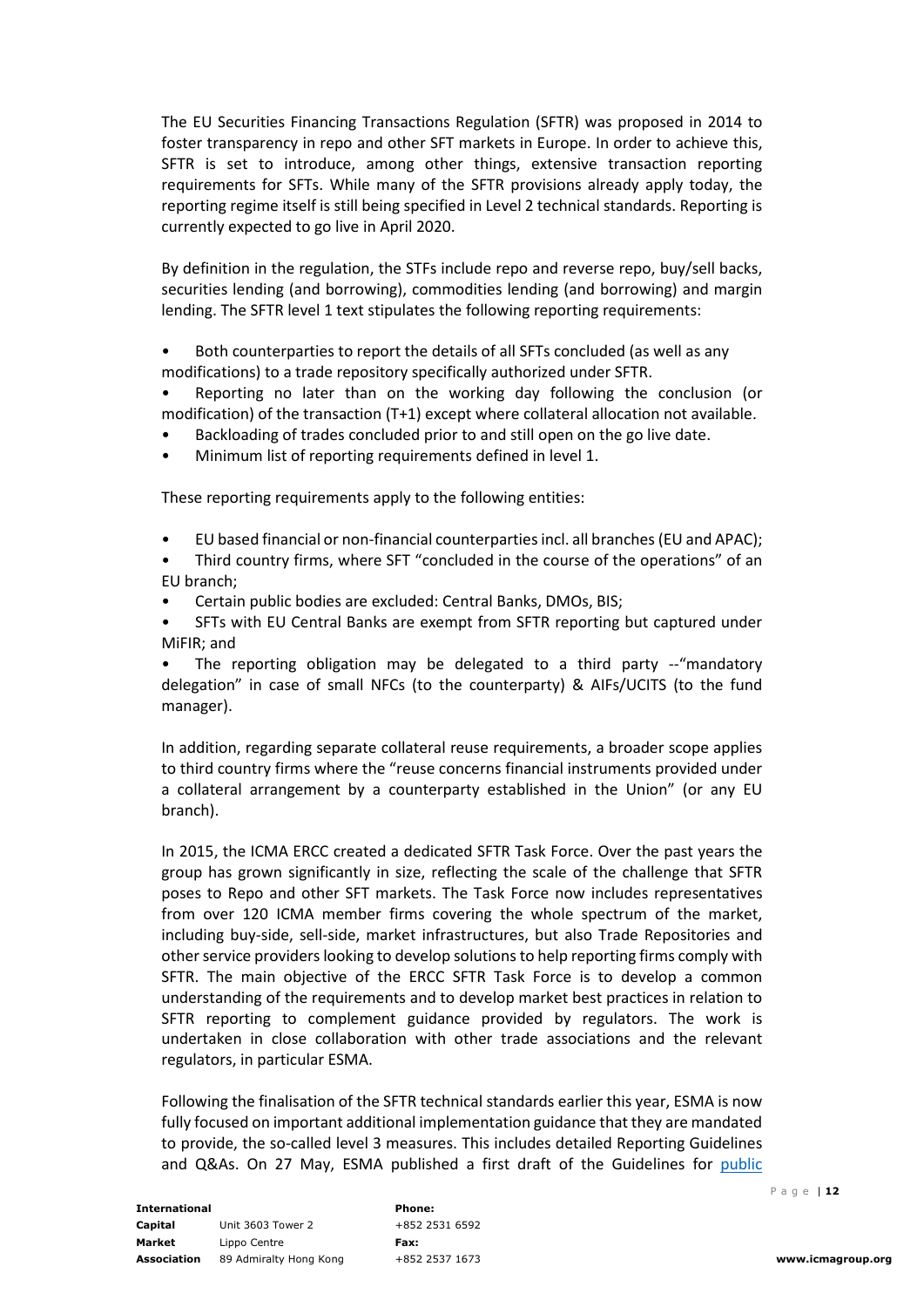[consultation.](https://www.esma.europa.eu/press-news/consultations/consultation-guidelines-reporting-under-articles-4-and-12-sftr) The [final ERCC response](https://www.icmagroup.org/News/news-in-brief/icma-ercc-responds-to-esma-s-consultation-on-sftr-reporting-guidelines/) was submitted to ESMA by the deadline on 29 July, following extensive discussion with members. Alongside the detailed response, the ERCC also shared with ESMA an overview for the reporting of repo lifecycle events and the latest version of SFTR sample reports that the group has been developing over the past months.

In terms of next steps, ESMA is currently reviewing the draft Guidelines in light of the consultation feedback received and has promised to deliver the final Guidelines in early Q4. From an industry perspective, timing remains a key challenge. With only 6 months left until reporting go-live firms are under pressure to conclude the necessary IT system developments and start industry testing as soon as possible in order to get ready in time for the April 2020 deadline.

Market participants in Asia are recommended to stay abreast of these EU regulations and analyze the direct impacts and secondary impacts (in-scope vs transacting with inscope) on themselves and their businesses.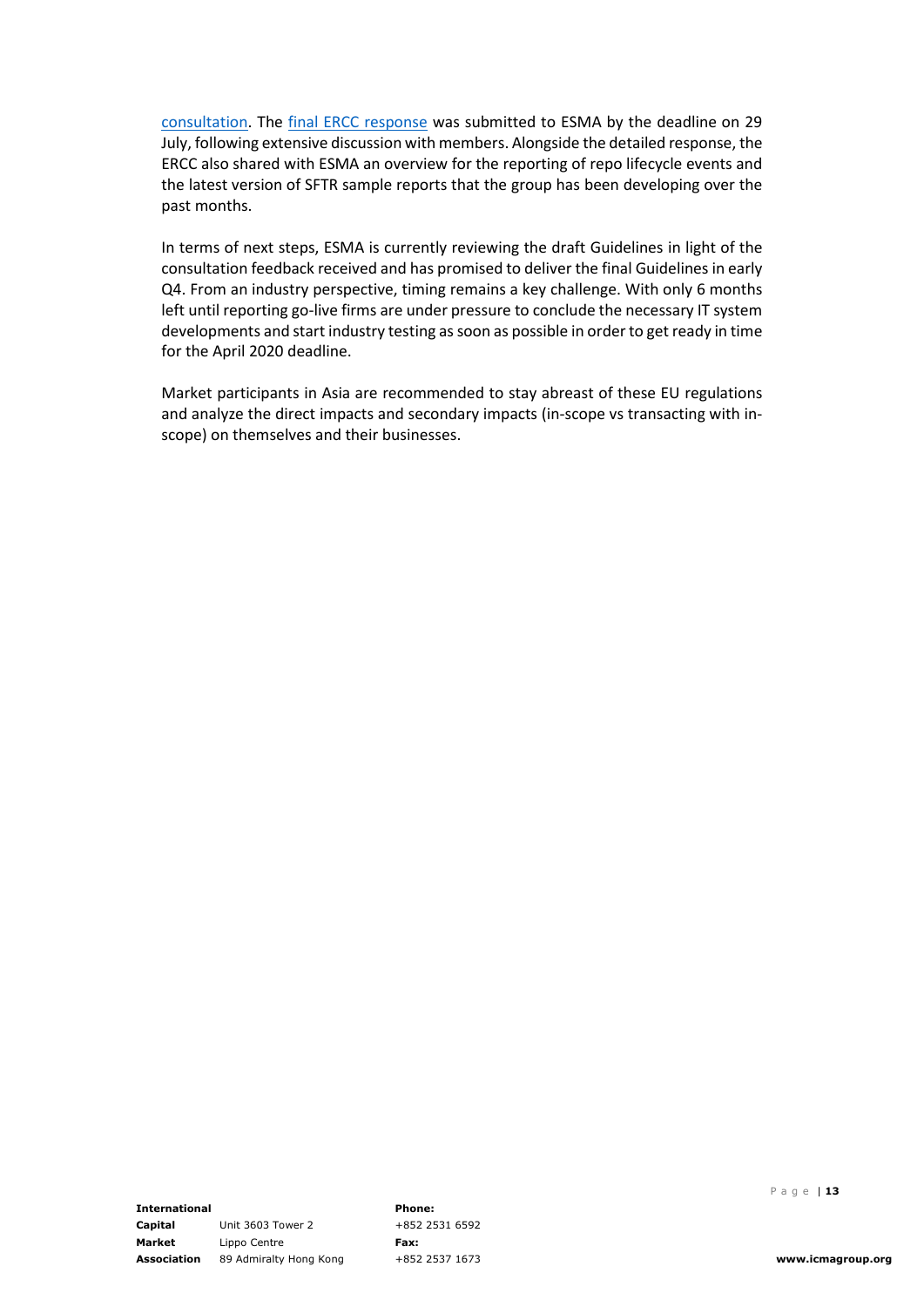## **4. Green, social, and sustainability bonds**

#### Market update

In 2019, green, social and sustainability bond supply has continued to expand considerably with the market expectations pointing to year-end numbers between USD210-240 billion for 2019. In this respect, the green bond issuance as well as social and sustainability bonds issuance have seen 36% and 41% growth in volume, respectively, for the first 9 months of 2019 compared with January to September in 2018.



Source: ICMA (based on Environmental Finance Database)

Regionally in the first 3 quarters of 2019, green bond issuance continues to be dominated by European issuance with a growing momentum where the region has seen 84% year-over-year increase already surpassing the total issuance of 2018. Supply from Asia and North America are in line with last year's track while Latin America has started to signal an increasing interest with issuance to date representing a fourfold increase (in volume) over the total in 2018.



Source: ICMA (based on Environmental Finance Database)

**International Capital Market Association** 89 Admiralty Hong Kong Unit 3603 Tower 2 Lippo Centre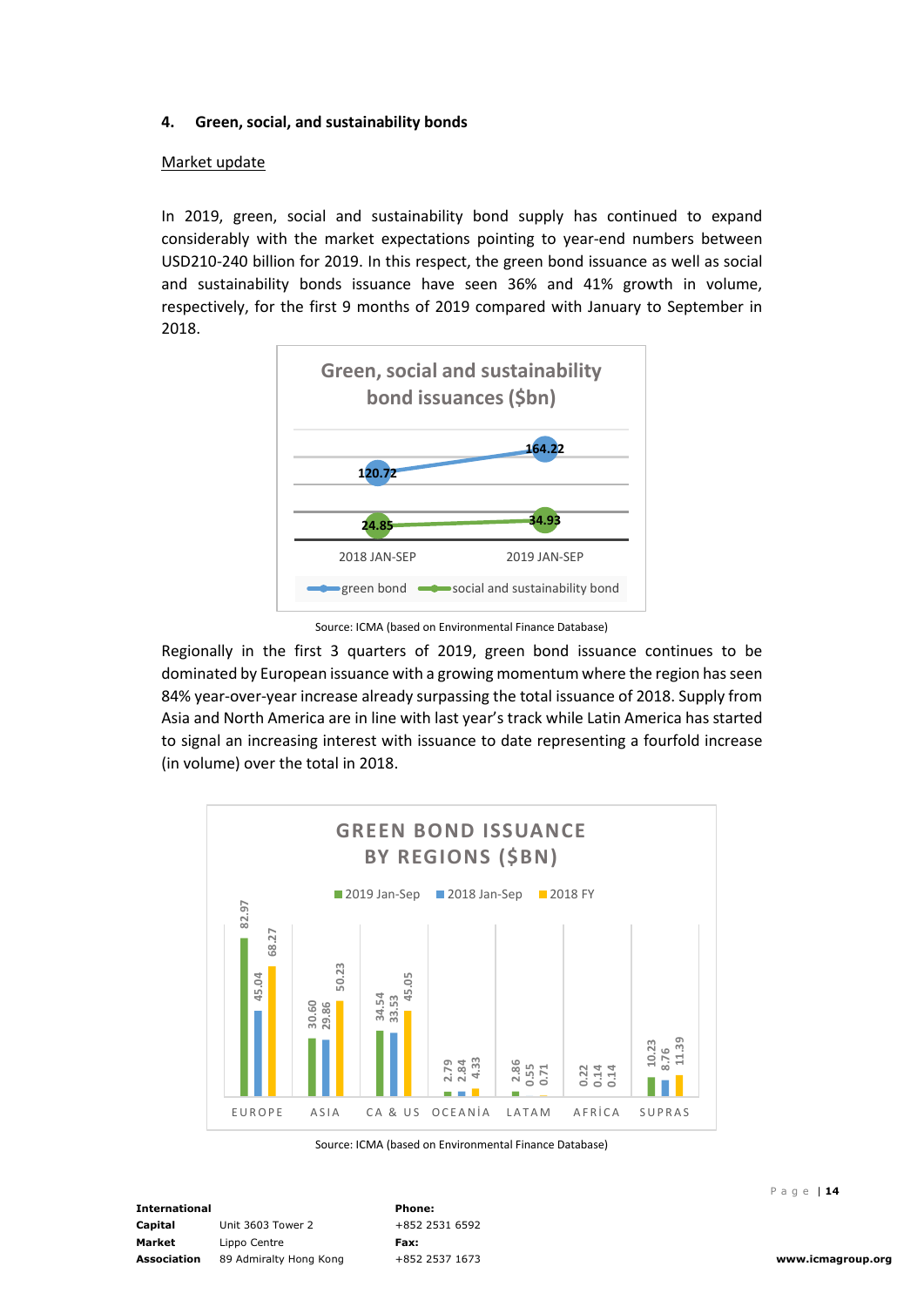As for the sectoral breakdown, green bonds supply from corporates and SSAs has remarkably grown year-over-year, ie by 67% and 32% respectively. Issuance from FIs has been very close to volumes in 2018 for the same period.



Source: ICMA (based on Environmental Finance Database)

### Notable transactions

Looking to wider developments in sustainable finance, Enel, the Italian energy company, launched on 6 September 2019 a ["General Purposed SDG Linked Bond"](https://www.enel.com/content/dam/enel-common/press/en/2019-September/SDG%20bond%20ENG%20(003).pdf) by placing a USD1.5 billion bond on the US market. The bond issue, intended to meet Enel's ordinary financing needs, is linked to the group's ability to achieve, by the end of 2021, a percentage of installed renewable generation capacity (on a consolidated basis) equal to or greater than 55% of total consolidated installed capacity departing from today's figure of 45.9%. The operation has been structured as a single tranche issue of 1.5 billion US dollars paying a rate of 2.650% maturing in September 2024. The issue price has been set at 99.879% and the effective yield at maturity is equal to 2.676%.

The specificity of the bond is that the interest rate mechanics are linked to the achievement of the renewable generation capacity target. In other words, the interest rate will remain unchanged to maturity subject to achievement of the sustainability target indicated above as of 31 December 2021. If that target is not achieved, a step-up mechanism will be applied, increasing the rate by 25 basis points starting from the first interest period.

It's important to note that the structuring of this innovative Enel transaction draws from precedents in the loan markets and especially the [Sustainability Linked Loan Principles](https://www.lma.eu.com/application/files/8015/5307/4231/LMA_Sustainability_Linked_Loan_Principles.pdf) (SLLP). The SLLP were published in March 2019 by the Loan Market Association, together with LSTA and APLMA, and with the support of ICMA. Sustainability linked loans are loan instruments and/or contingent facilities which typically incentivise through pricing the borrower's achievement of ambitious, predetermined sustainability performance objectives.

#### European Action Plan on Sustainable Finance